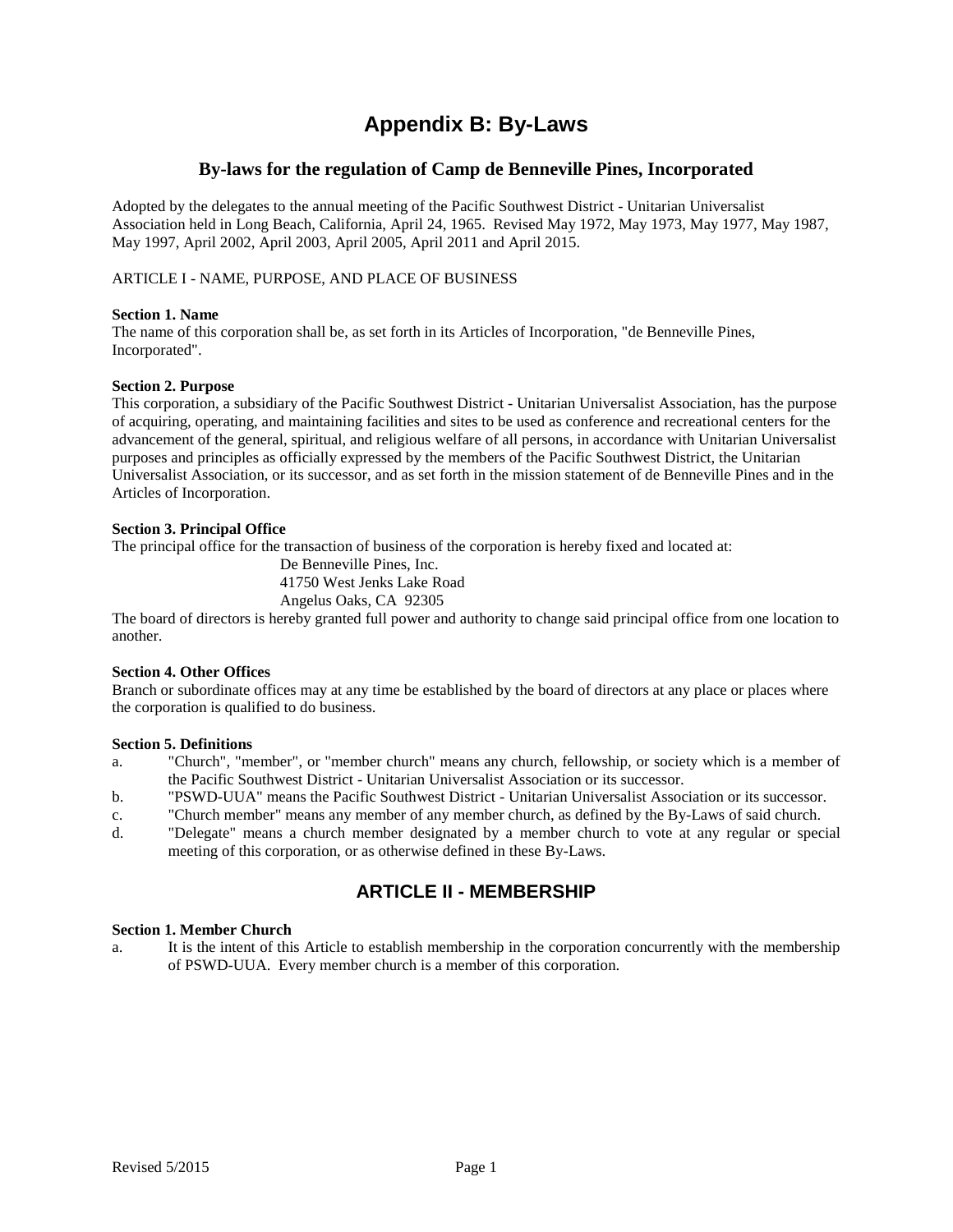b. Every member church shall designate delegates from its membership and shall have the right to be represented in membership of the corporation as follows:

| Number of Church Members | Delegates |
|--------------------------|-----------|
| $1 - 50$                 | 2         |
| 51-100                   | 3         |
| 101-150                  | 4         |
| 151-200                  | 5         |
| 201-250                  | 6         |
| 251-300                  |           |
| 301-350                  | 8         |
| 351-400                  | 9         |
| 401-or more              |           |

No church shall be entitled to more than ten delegates. Each church may determine its own method of selecting delegates

- c. In addition, the following individuals are delegates during the continuation of their office:
	- (1) Any minister who is settled in a member church.
	- (2) Every trustee and officer of PSWD-UUA.
	- (3) Each member of the Board of Directors of de Benneville Pines, Inc.
- d. Churches may designate alternates for their delegates, but no minister or PSWD-UUA officer or trustee or director of de Benneville Pines, Inc. shall be allowed an alternate.

#### **Section 2. Representation of the Membership in the Interim Between Meetings**

In the interim between meetings, as defined in Article III of these By-Laws, the Board of Directors is appointed to act, and shall act, on behalf of the membership, except that said Board shall have no authority to amend these By-Laws.

#### **Section 3. Voting Rights and Accreditation of Delegates**

- a. Only delegates have the right to vote in this corporation. Each delegate shall vote in person.
- b. All delegates accredited by the Secretary of PSWD-UUA as delegates to PSWD-UUA shall be deemed delegates to this corporation. In the event of any challenge as to the accreditation of any delegate, a Credentials Committee, consisting of the Secretary of PSWD-UUA, the Secretary of this corporation, and a third member, chosen by them, shall rule on the accreditation of such challenged delegate.
- c. For the purpose of transacting business at any annual or special meeting of the membership, a quorum shall be declared when there are 50 delegates present representing fifteen (15) of more of the member churches or societies.

#### **Section 4. Income**

Income of this corporation shall be derived from rental fees, gifts and such other revenues as may be lawfully earned by the corporation. The directors of the corporation have the authority to prescribe rental fees and to change them from time to time as conditions may require, but such rental fees shall be reasonable and non-discriminatory. Changes in rental fees shall be made by the camp management with the approval of the Board of Directors.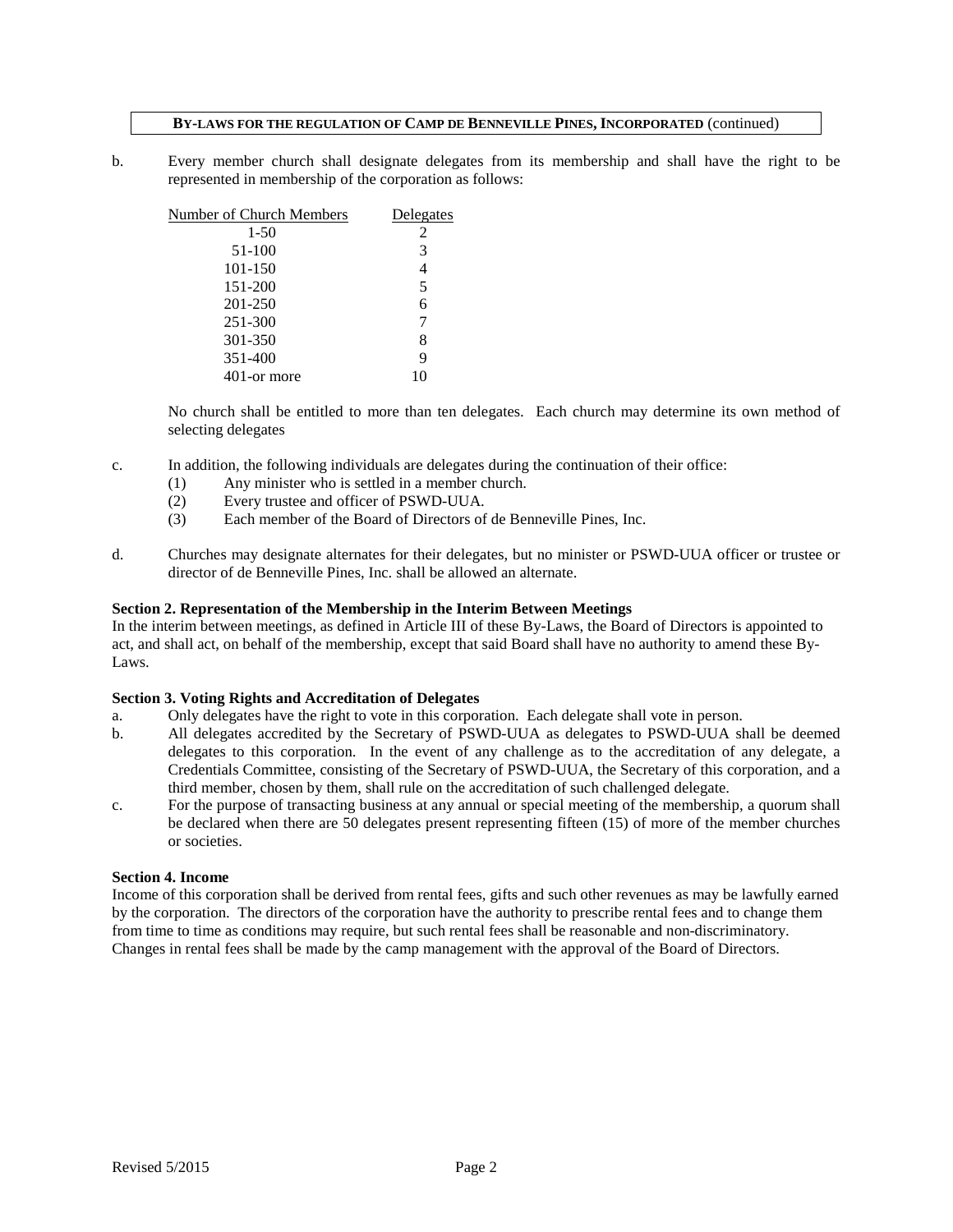## **ARTICLE III - MEMBERSHIP MEETINGS**

#### **Section 1. Annual Meeting**

The annual meeting of the membership shall be held as part of the annual meeting of PSWD-UUA.

#### **Section 2. Notice of Annual Meeting**

At least sixty days in advance of every annual meeting written notice shall be sent to the member churches. The notice of the officers of PSWD-UUA of its annual meeting may be deemed sufficient notice of the annual meeting of the corporation.

#### **Section 3. Business of the Annual Meeting**

- a. At such annual meeting, the directors shall be elected, reports of the affairs of the corporation shall be considered, and any other business may be transacted which is within the powers of the membership to transact.
- b. The Nominating Committee shall consist of two members selected by the PSWD Board of Trustees, two selected by the de Benneville Board of Directors, and one elected at-large at the Annual Meeting to serve as Convenor. The PSWD Board of Trustees and the De Benneville Pines, Inc. Board of Directors shall select each of its respective appointments for two year terms in alternating years. The Nominating Committee shall propose a slate of candidates for directorships. Such proposed slate must be advertised in writing to the member churches, and to the President of the corporation, at least sixty days in advance of the annual meeting. Candidates may also be nominated by any ten church members, from at least two member churches, by submitting their names in writing to the Secretaries of the PSWD-UUA and of the corporation at least thirty days in advance of the annual meeting. Nominations not made in accordance with the foregoing are out of order.

#### **Section 4. Special Meetings**

Special meetings of the membership may be called for any purpose by the de Benneville Pines Board of Directors or by the PSWD-UUA Board of Trustees or on petition of not less than fifty legal members of member churches representing among them no less than one-fourth of the member churches. In such event, written notice of the general nature of the business there to be transacted shall be circulated to the member churches in the same manner as is provided for notice of annual meetings. Such notice must be transmitted not less than thirty days prior to the special meeting except in emergency situations, when fifteen days notice must be provided.

#### **Section 5. Rules**

- a. All meetings of the membership shall be conducted in accordance with *Roberts' Rules of Order, Revised* except in such cases where these Rules of Order conflict with the Constitution of the PSWD, with the Articles of Incorporation of de Benneville Pines, or with these by-laws.
- b. Rules made under the authority of these by-laws shall take effect upon adoption but may be repealed or amended by vote of the Assembly.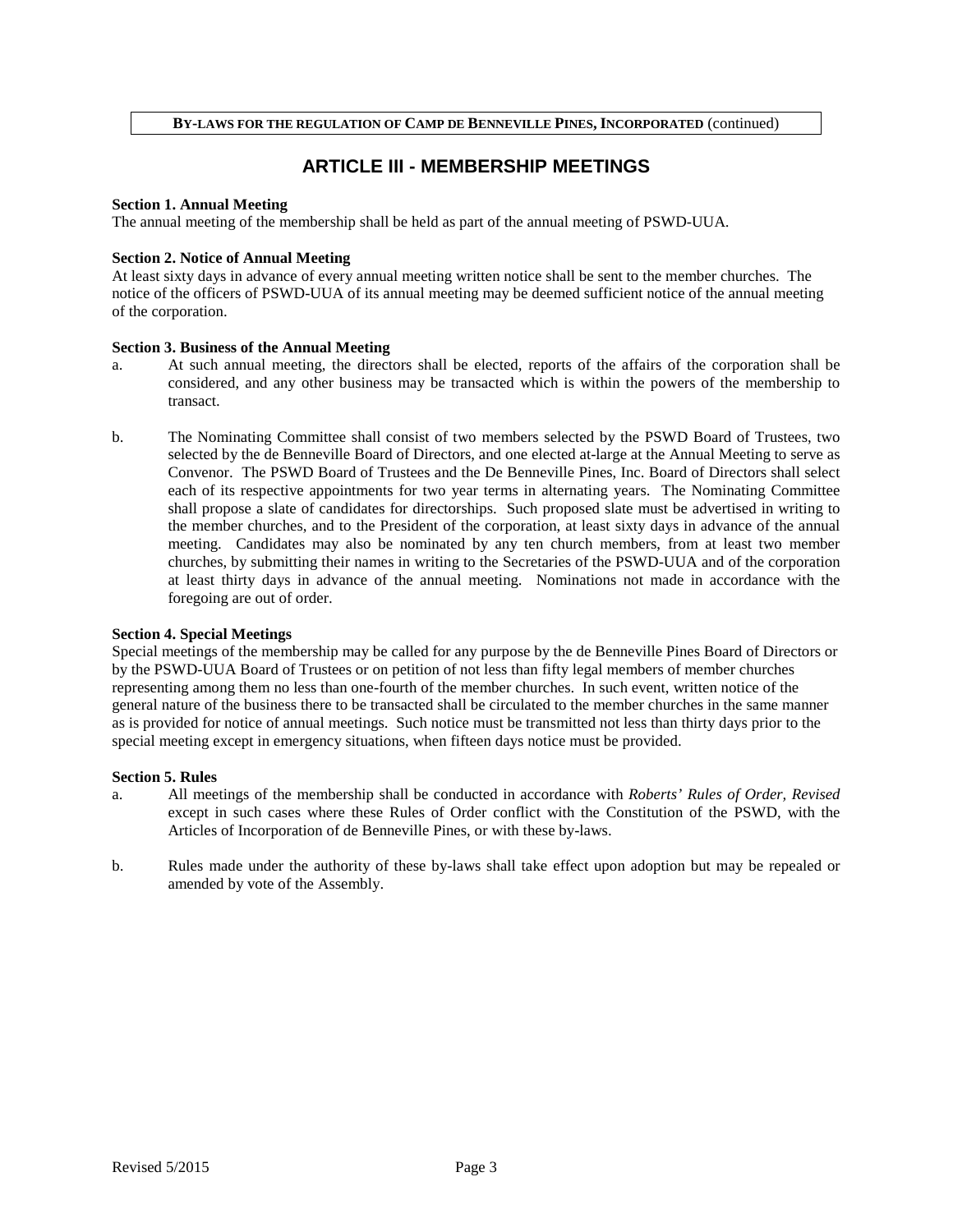## **ARTICLE IV - DIRECTORS**

#### **Section 1. Powers**

Subject to the limitations of the Articles of Incorporation, and of the By-Laws, and subject to the general Non-Profit Corporation Law of the State of California, all corporate powers shall be exercised by, or under the authority of, and the business and the affairs of the corporation shall be controlled by, the Board of Directors. Without prejudice to such general powers, but subject to the same limitations, it is hereby expressly declared that the directors shall have the following powers:

First: to select and remove all of the agents and employees of the corporation; to prescribe such duties and powers for them as may be consistent with the law, with the Articles of Incorporation, and with these By-Laws; to fix their compensation, if any, and to review, at least annually, the performance of agents and employees of the corporation.

Second: to conduct, manage, and control the affairs and business of the corporation, and to make such rules and regulations therefore not inconsistent with the laws of the United States, the State of California, and the County of San Bernardino, with the Articles of Incorporation, and with these By-Laws, as they may deem best. No person shall ever be excluded from corporate premises on the basis of race, sex, creed, ethnic background, age, sexual orientation or political belief. No person shall be excluded from corporate premises on the basis of physical or mental disability except as determined by the Board of Directors or its agents that such presence may constitute a danger to the person or others.

Third: to borrow money and incur indebtedness for the corporation, and to cause to be executed and delivered therefore, in the corporate name, promissory notes, bonds, debentures, deeds of trust, mortgages, pledges, hypothecation's, or other evidences of debt and securities therefore.

Fourth: to elicit gifts of money or goods to the Corporation.

Fifth: to appoint committees and to prescribe the manner in which proceedings of the committees shall be conducted.

Sixth: to make reasonable rules for the safety and conduct of persons visiting corporate premises and for the protection of property situated thereon. Such rules shall be effective immediately after being posted on corporate premises. No person shall be excluded from corporate premises for violation of rules of the corporation or the law except upon being given notice of the rule or law violated and the facts constituting the violation.

Seventh: to submit an annual report of the corporation's operations to the delegates of the annual meeting.

Eighth: however, nothing stated in this Article shall be interpreted to limit the final and ultimate authority of the member churches to determine the course of the corporation's affairs when in session as a deliberate assembly during regular or special meetings.

#### **Section 2. Number of Directors**

The number of directors of the corporation shall be nine, not more than two of whom shall be from the same member congregation or from the Church of the Larger Fellowship.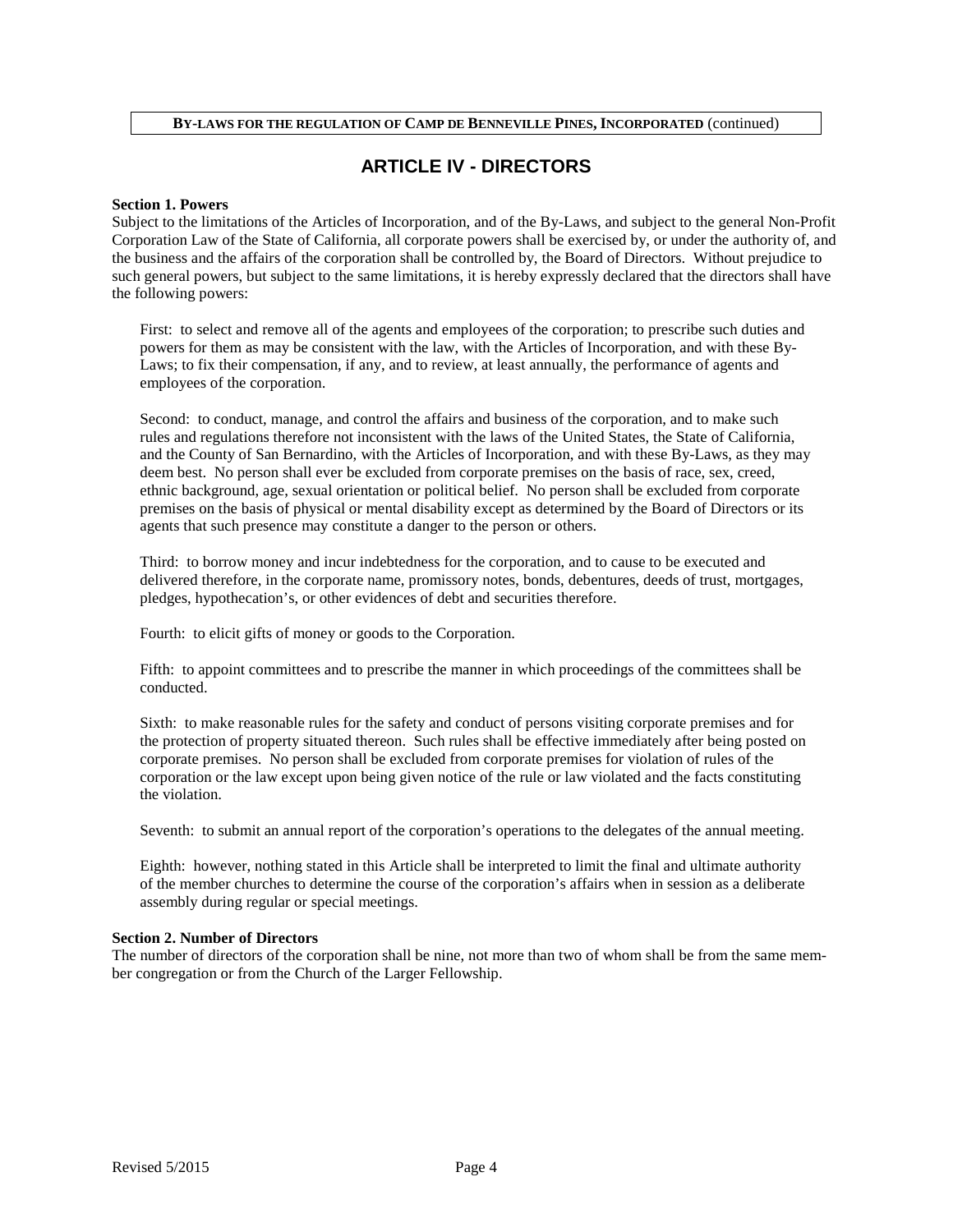#### **Section 3. Election and Term of Office**

Each director shall hold office for a three-year term until his/her respective successor is elected or appointed. Onethird of the membership of the board of directors shall be elected each year, the terms of office being staggered so that two-thirds of the membership of the board may, at all times, consist of experienced directors. Newly elected director board terms may be adjusted from one to three years to allow for the intention of the staggered terms. No person shall be elected to terms exceeding nine consecutive years.

#### **Section 4. Vacancies**

- a. Interim vacancies occurring on the board of directors may be filled by a majority vote of the Camp de Benneville Pines Board of Directors, in consultation with the Camp de Benneville Pines nominating committee, and each director so appointed shall hold office until the next annual meeting of the membership.
- b. A vacancy or vacancies in the board of directors shall be deemed to exist in the case of the death, resignation, or removal of any director.
- c. The Board of Directors will develop rules regarding the required degree of participation of each director in assuming responsibility for the corporation's affairs. Such rules will be promulgated to each new Board member at the first meeting after his or her election. In the event that a Board member fails to meet his or her required responsibility according to these rules, that member will be provided written warning by the President of the Board with the concurrence of the Board of Directors. If, within sixty days following such warning, the Board member's participation still fails to conform to the required standard, that member shall be deemed to have submitted his or her resignation, and shall so be informed.

#### **Section 5. Meetings of the Board of Directors**

Regular meetings of the board of directors shall be held at least four times each year at any time or place as designated by resolution of the board. Special meetings of the board may be called at any time by the President, or by a majority of the members of the board of directors, or by a majority of all the members of the PSWD-UUA Board of Trustees. All board meetings, excepting executive session, shall be open to all church members.

#### **Section 6. Organization Meetings**

The board of directors shall elect the officers for the ensuing year not later than thirty days following the election of the board.

#### **Section 7. Quorum**

A majority of the directors shall be necessary to constitute a quorum for the transaction of business except to adjourn. Every act or decision done or made by a majority of the directors present at any meeting duly held at which a quorum is present shall be regarded as the act of the board of directors in its entirety, unless a greater number is required by law or these By-Laws.

#### **Section 8. Fees and Compensation**

The directors of this corporation shall receive no compensation for their services but may receive reimbursement for expenses, as may be fixed or determined by resolution of the board.

#### **Section 9. Qualifications**

All officers and directors shall have their permanent residence within the boundaries of PSWD-UUA, and be members in good standing of a member church*,* fellowship or the Church of the Larger Fellowship. No paid employee of the corporation may serve as a director.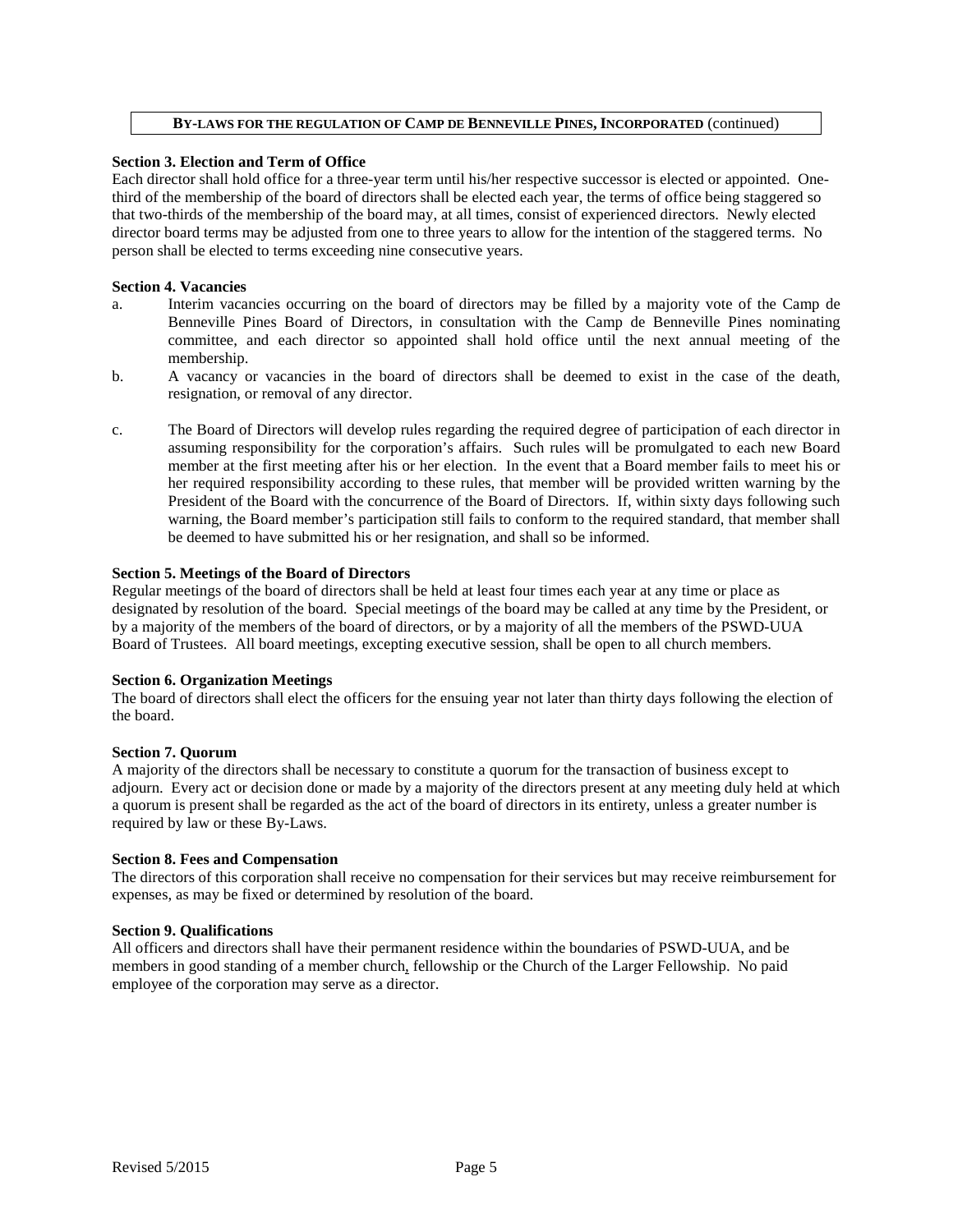## **ARTICLE V - OFFICERS**

#### **Section 1. Officers**

The officers of the corporation shall be a president, one or more vice presidents, a secretary, and a treasurer.

#### **Section 2. Election of Officers**

At the organization meeting referred to in Article IV, Section 6, the board of directors shall elect from its members a president and one or more vice presidents. The board shall also appoint a secretary and a treasurer, for the ensuing year.

Each shall continue to serve, within his or her term of office, until he or she resign, be removed, or otherwise be unqualified to serve, or his or successor shall be elected or appointed.

#### **Section 3. Agents and Employees**

The board of directors may appoint such agents or employees as the business of the corporation may require, each of whom shall serve for such period, have such authority, and perform such duties as are required by the By-Laws, and/or as the board of directors may determine.

#### **Section 4. Removal**

Any officer may be removed by a vote of no less than two-thirds of the board of directors, at any regular of special meeting thereof.

#### **Section 5. President**

The president shall be the chief executive officer of the corporation and Chair of the board of directors and shall, subject to the control of the board of directors, have general supervision, direction, and control of the business and officers of the corporation. He/she shall preside at all meetings of the membership and of the Board of Directors. The President shall have no vote at meetings of the Board of Directors except that in the case of a tied vote, he/she may vote to break the tie. He/she shall be an ex-officio member of all committees, and shall have the general powers and duties of management usually vested in the office of president of a corporation, together with such other powers and duties as may be prescribed by the board of directors or By-Laws.

#### **Section 6. Vice President**

In the absence or disability of the president, the vice president shall perform all the duties of the president, and when so acting, shall have all of the powers of, and be subject to all the restrictions upon the president. The vice president shall have such other powers, and perform such other duties, as may be prescribed for him/her by the president and the board of directors.

#### **Section 7. Secretary**

- a. The secretary shall keep, or cause to be kept, at such place as the board of directors may order, a book of minutes of all meetings, with the time and the place of the holding of such meetings, whether regular or special, (and if special, how authorized and the notice thereof given) and the names of those present at the directors' meetings.
- b. The secretary shall keep, or cause to be kept, in a safe place, all of the business documents and records of the corporation.
- c. The secretary shall maintain a manual consisting of all camp policies and rules, both those passed by the Board of Directors and those instituted by camp management.